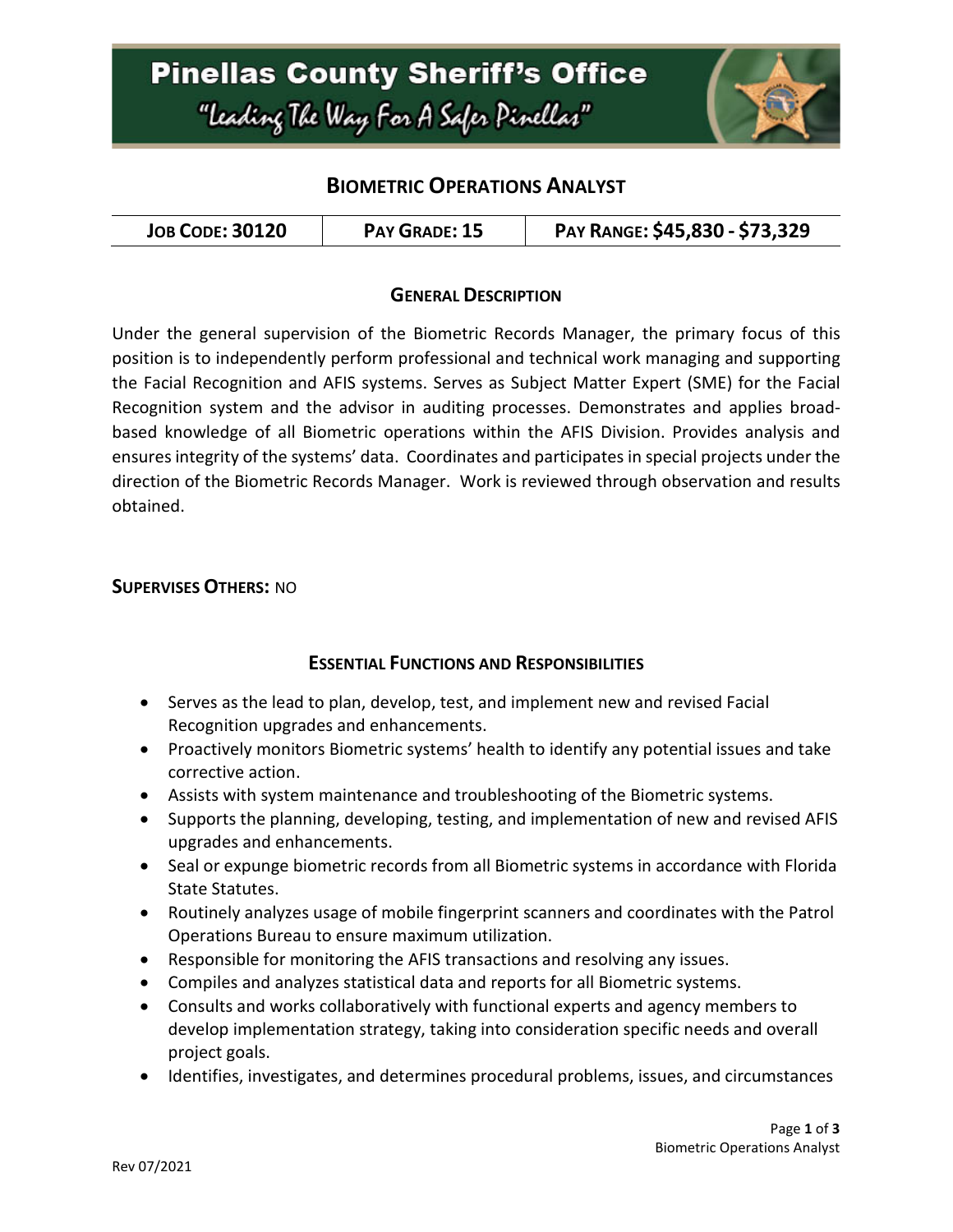# **Pinellas County Sheriff's Office** "Leading The Way For A Safer Pinellar"



and provides recommendations for resolution, documenting outcomes.

- Conducts system audits, verifies accuracy of new or revised Biometric systems' components, methods, or processes; develops and runs audits to ensure accuracy of data entry.
- Designs, develops, and delivers Facial Recognition training to agency members as the SME; trains new system users.
- Determines and assigns appropriate system access and permissions to users.
- Serves as the point of contact for external law enforcement agencies utilizing the Facial Recognition system; facilitates the Facial Recognition onboarding process for new agencies.
- Develops and conducts internal and external presentations.
- Provides support and technical assistance to Biometric systems' users.
- Establishes and maintains up-to-date functional documentation, standard operating procedures, agency policies and procedures.
- Participates in Sheriff's Office recruitment and community relations activities as directed.

Regular and reliable attendance is required as an essential function of the position.

This position may be considered essential and, in the event of an emergency or natural disaster, may be required to work.

This list is not intended to be all-inclusive, and you may not be responsible for every item listed. The employer reserves the right to assign additional functions and responsibilities as necessary.

## **QUALIFICATIONS**

- Graduation from an accredited college or university with a Bachelor's Degree in Information Technology, Business Administration, Public Administration, Criminal Justice or related field, AND three (3) years' experience in an IT or Analytical professional role, including some experience in the development and administration of an IT system or equivalent combination of education and experience.
- Must possess a valid Florida driver's license.